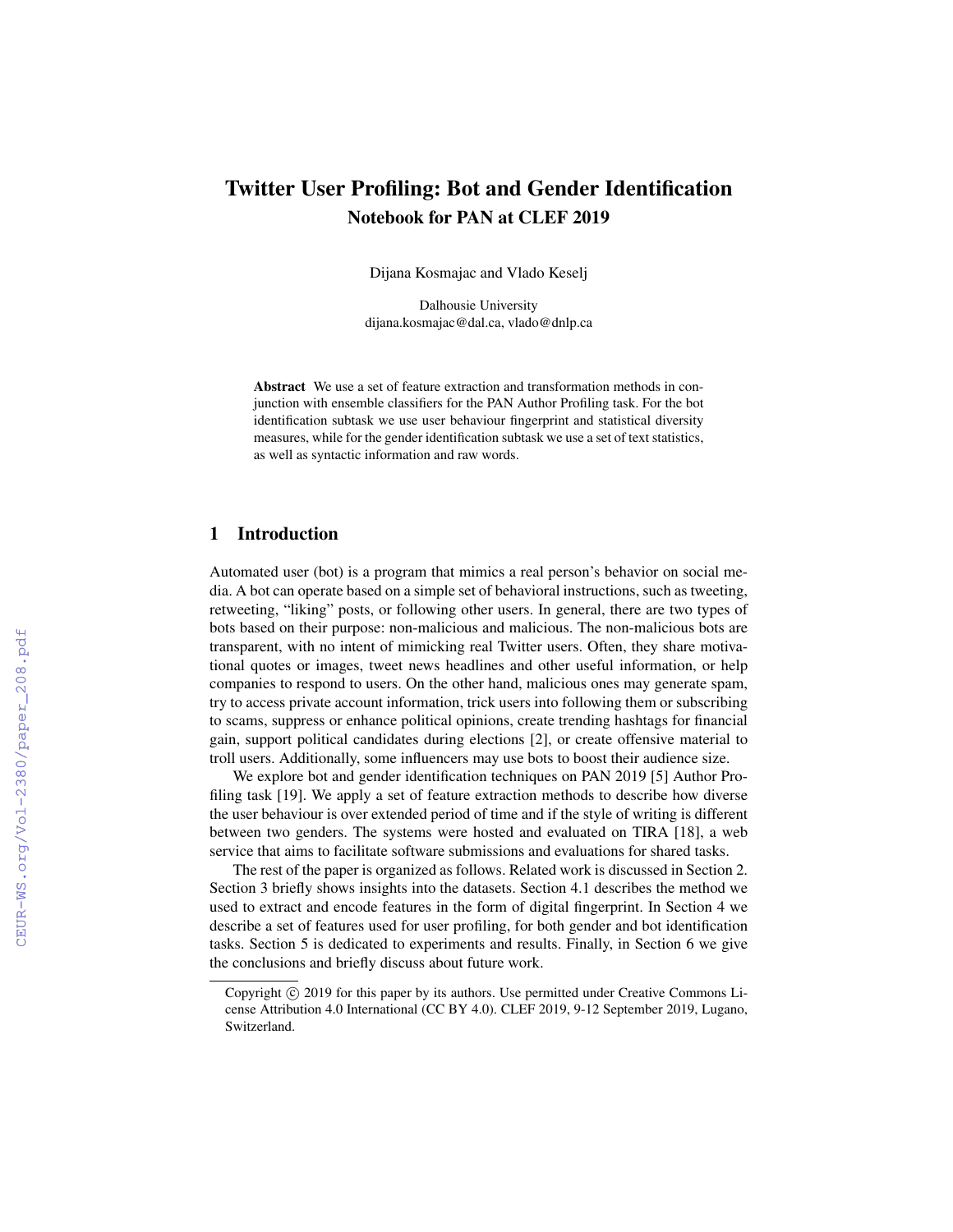## 2 Related Work

One of the most prominent tasks in recent social media analysis is detection of automated user accounts (bots). Research on this topic is very active [16,28,10], because bots pose a big threat if they're intentionally steered to target important events across the globe, such as political elections [2,27,14,12,23,13]. Paper by [16] explore strategies how bot can interact with real users to increase their influence. They show that a simple strategy can trick influence scoring systems. BotOrNot [6] is openly accessible solution available as API for the machine learning system for bot detection. Authors [6,27] show that the system is accurate in detecting social bots. Authors [21] explore methods for fake news detection on social media, which is closely related to the problem of automated accounts. They state that the performance of detecting fake news only from content in general doesn't show good results, and they suggest to use user social interactions as auxiliary information to improve the detection. Ferrara et al. [8] use extensive set of features (tweet timing, tweet interaction network, content, language, sentiment) to detect the online campaigning as early as possible. Another recent work on bot detection by Cresci et al. [3] is based on DNA inspired fingerprinting of temporal user behaviour. They define a vocabulary  $B<sup>n</sup>$ , where n is the dimension. An element represents a label for a tweet. User activity is represented as a sequence of tweets labels. They found that bots share longer common substrings (LCSs) than regular users. The point where LCS has the biggest difference is used as a cut-off value to separate bots from genuine users. Framework by Ahmed et al. [1] for bot detection uses the Euclidean distance between feature vectors to build a similarity graph of the accounts. After the graph is built, they perform clustering and community detection algorithms to identify groups of similar accounts in the graph.

Bot problem on social media platforms inspired many competitions and evaluation campaigns such as DARPA [24] and  $PAN<sup>1</sup>$ .

When it comes to gender and age user profiling, advances in natural language processing technology have facilitated the prediction in several text genres using automatic analysis of the variation of linguistic characteristics. However, in social media texts, there are a couple of limitations. First, small amount of meta information about the users' gender, age, social class, race, geographical location, etc., is available to researchers. Second, communication in online social networks typically occurs in a form of very short messages, often containing non-standard language usage, which makes this type of text a challenging text genre for natural language processing. Finally, given the speed at which chat language has originated globally and continues to develop, especially among young people, a third challenge in automatically detecting false profiles on social networks will be the constant retraining of the machine learning algorithms in order to learn new variations of chat language. Many researchers have tried to solve some of these challenges [20,17,11,25,4,17].

<sup>1</sup> https://pan.webis.de/publications.html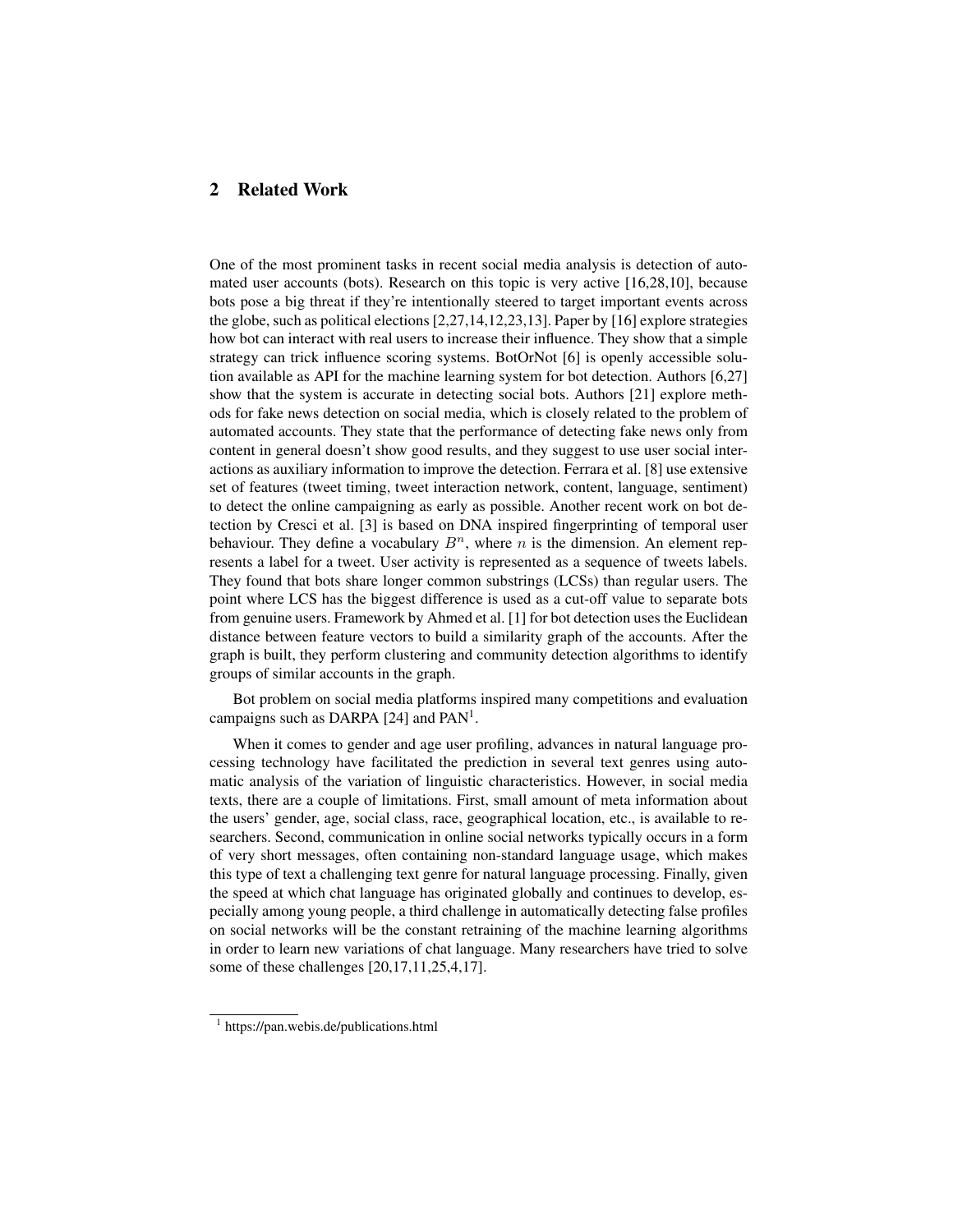

Figure 1. Bot t-SNE visualization. (a) English, (b) Spanish



Figure 2. Gender t-SNE visualization. (a) English, (b) Spanish

# 3 Dataset

The dataset provided by the organizers is divided into two parts: English and Spanish. The English dataset consists of training and development subsets, with 2,880 and 1,240 samples, respectively. The Spanish dataset is slightly smaller and consists of training and development subsets, with 2,080 and 920 samples, respectively. Each sample is a user timeline in chronological order, with 100 messages per user. Fig. 1 and Fig. 2 show the datasets using t-SNE [15], an enhanced method based on stochastic neighbour embedding. The features used for both visualizations are the ones used for the classifiers in the final submitted run (Experiment 2(4) for bots, and Experiment 5 for gender).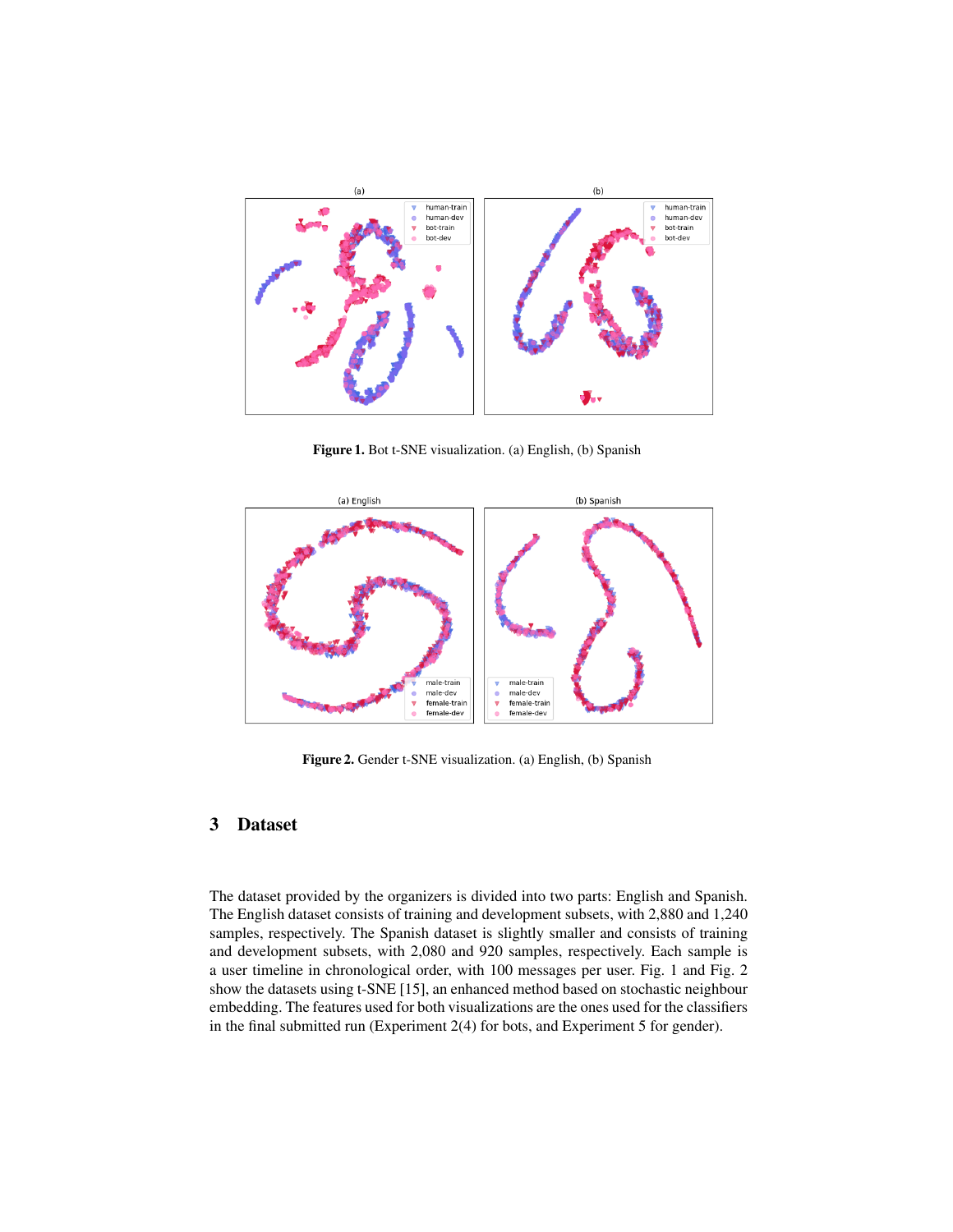

Figure 3. 3-gram extraction example from user fingerprint.

### 4 Feature Engineering

In this section we describe the features used for the experiments.

#### 4.1 Bot Identification

User Behaviour Fingerprint DNA sequences have been exploited in different areas such as forensics, anthropology, bio-medical science and similar. Cresci [3] used the idea of DNA coding to describe social media user behaviour in temporal dimension. The same idea was used in this study, with a slightly modified way of coding. We define a set of codes  $A_n$  with length  $n = 6$ . The meaning of each code is given in (1).

$$
A_n = \begin{cases} 0, & \text{plain} \\ 8, & \text{retweet} \\ 16, & \text{reply} \\ 1, & \text{has hatsags} \\ 2, & \text{has mentions} \\ 4, & \text{has URLs} \end{cases}
$$
 (1)

Vocabulary, given the code set A, consists of  $3 \times 2^3 = 24$  unique characters. Each character, which describes a tweet is constructed by adding up codes for tweet features. First three codes describe the type of the tweet (retweet, reply, or plain) and the rest describe the content of the tweet. For example, if a tweet is neither retweet nor reply, it is plain (with the  $code = 0$ ). If the tweet contains hashtags, then  $code = code + 1$ , If the same tweet contains URLs, then  $code = code + 4$ . Final tweet code is 5. We transform it to a character label by using ASCII table character indexes:  $ASCII$  tbl[65+5] = F. The number of tweets with attributes encoded with characters determines the length of the sequence. The sequence, in our case, is simply the length of a user timeline, that is, actions in chronological order with the appropriate character encoding.

The example of a user fingerprint generated from their timeline looks like:  $fp_{user} = (ACBCASSCCAFFADADFAFASCB...)$ 

*Fingerprint segmentation using n-gram technique* To calculate data statistics, we extracted n-grams of different length (1-3 length appeared to work best). Fig. 3 shows the example on 3-gram extraction of sample user fingerprint.

N-gram segments are used to calculate richness and diversity measures, which seem to unveil the difference between genuine user and bot online behaviour.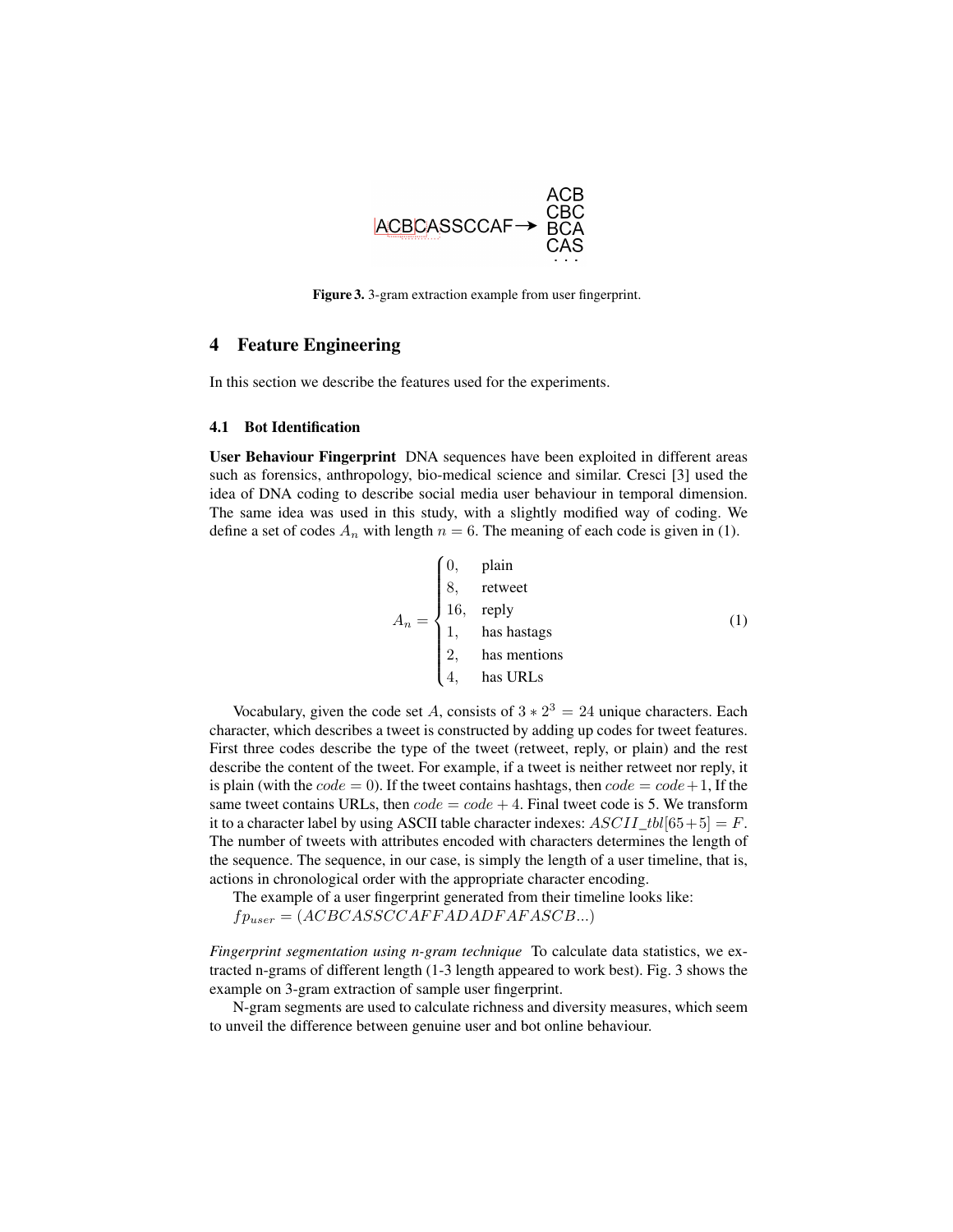Statistical Measures for Text Richness and Diversity Statistical measures for diversity have long history and wide area of application [26]. A constancy measure for a natural language text is defined, in this article, as a computational measure that converges to a value for a certain amount of text and remains invariant for any larger size. Because such a measure exhibits the same value for any size of text larger than a certain amount, its value could be considered as a text characteristic. Common labels used are: N is the total number of words in a text,  $V(N)$  is the number of distinct words,  $V(m, N)$  is the number of words appearing m times in the text, and  $m_{max}$  is the largest frequency of a word.

*Yule's K Index* Yule's original intention for K use is for the author attribution task, assuming that it would differ for texts written by different authors.

$$
K=C\frac{S_2-S_1}{S_1^2}=C\Big[-\frac{1}{N}+\sum_{m=1}^{m_{max}}V(m,N)(\frac{m}{N})^2\Big]
$$

To simplify,  $S_1 = N = \sum_m V(m, N)$ , and  $S_2 = \sum_m m^2 V(m, N)$ . C is a constant originally determined by Yule, and it is  $10<sup>4</sup>$ .

*Shannon's H Index* The Shannon's diversity index (H) is a measure that is commonly used to characterize species diversity in a community. Shannon's index accounts for both abundance and evenness of the species present. The proportion of species  $i$  relative to the total number of species  $(p_i)$  is calculated, and then multiplied by the natural logarithm of this proportion  $(ln(p_i))$ . The resulting product is summed across species, and multiplied by -1.

$$
H = -\sum_{i=1}^{V(N)} p_i ln(p_i)
$$

 $V(N)$  is the number of distinct species.

*Simpson's D Index* Simpson's diversity index (D) is a mathematical measure that characterizes species diversity in a community. The proportion of species  $i$  relative to the total number of species  $(p_i)$  is calculated and squared. The squared proportions for all the species are summed, and the reciprocal is taken.

$$
D = \frac{1}{\sum_{i=1}^{V(N)} p_i^2}
$$

*Honoré's R Statistic* Honoré (1979) proposed a measure which assumes that the ratio of hapax legomena  $(1, N)$  is constant with respect to the logarithm of the text size:

$$
R = 100 \frac{log(N)}{1 - \frac{V(1, N)}{V(N)}}
$$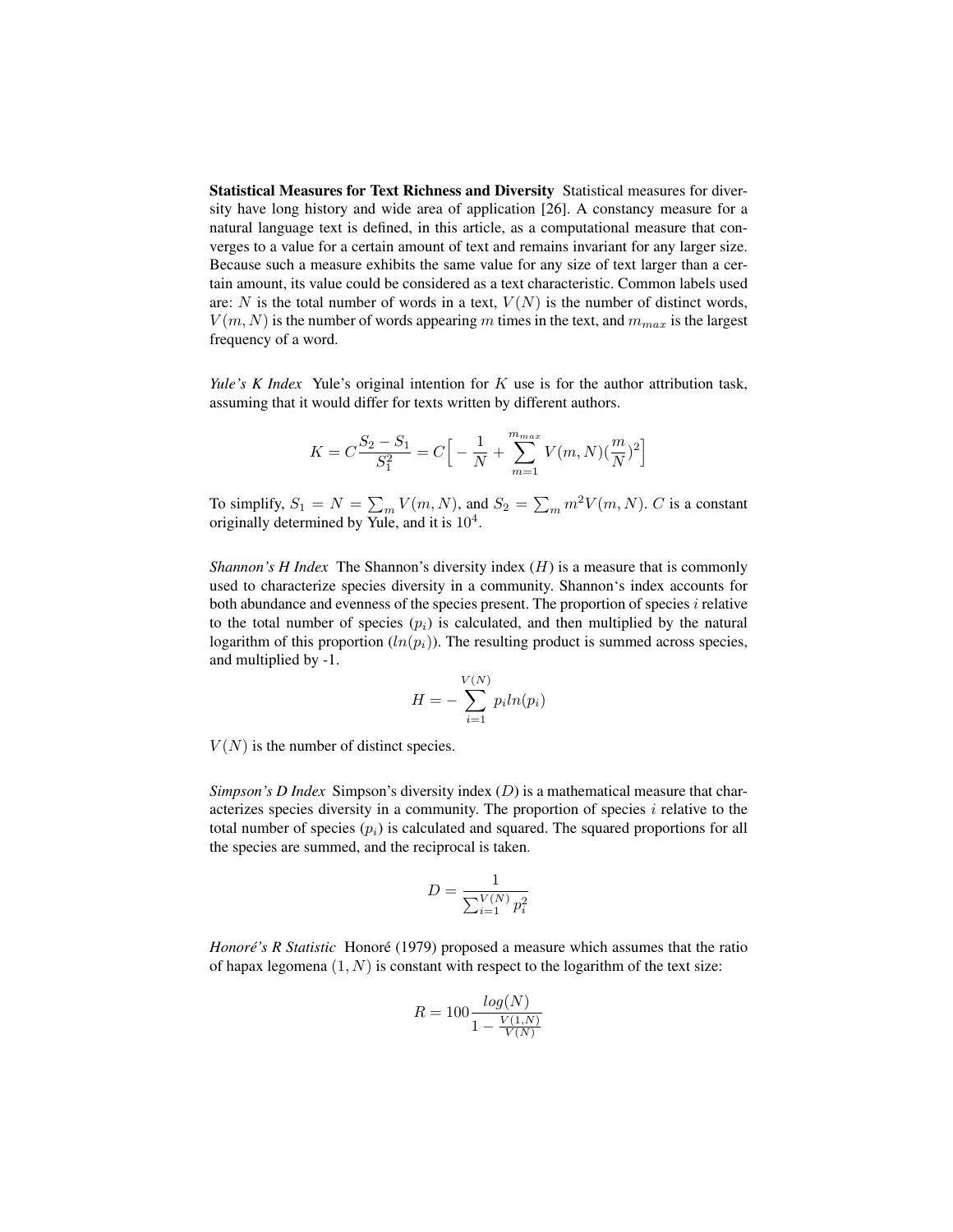

Figure 4. Diversity measures density per dataset, per user type. (a) English – top row, (b) Spanish – bottom row

*Sichel's S Statistic* Sichel [22] observed that the ratio of hapax dis legomena  $V(2, N)$ to the vocabulary size is roughly constant across a wide range of sample sizes.

$$
S = \frac{V(2, N)}{N}
$$

We use this measure to express the constancy of n-gram *hapax dis legomena* (number of n-grams that occur two times) which we show to be distinct for genuine and bot accounts.

On Fig. 4 we show the comparison of density plots of all measures of bot accounts versus genuine users. We can see that the diversity measures are different for bots and genuine users. We exploit this characteristic to build a good classifier with as few features as possible.

#### 4.2 Gender Identification

The feature types used for this task can be split into four categories:

Character and Word Features We used simple text metrics, such as total number of characters, total number of words, number of characters/words per message, number of special characters, number of digits.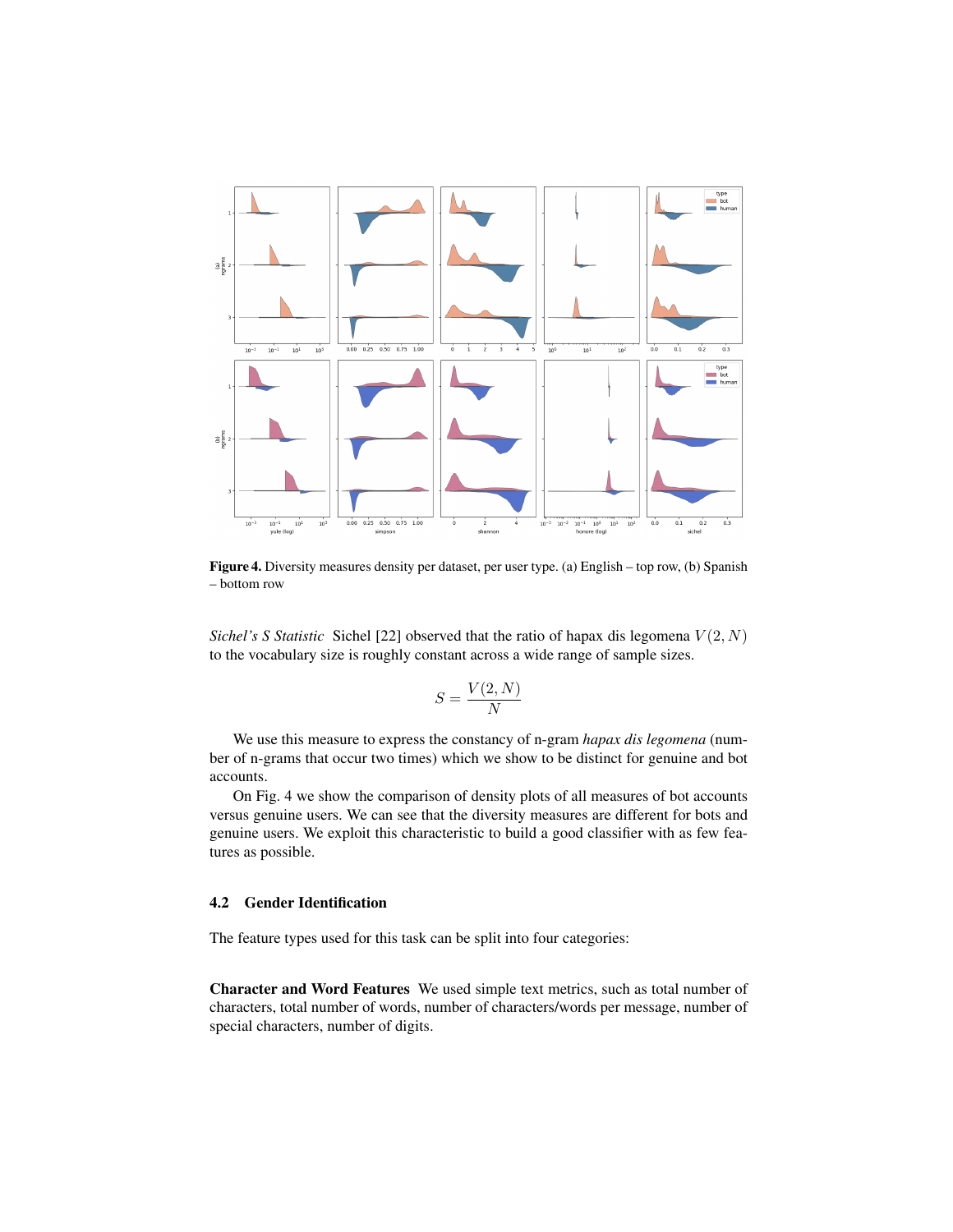PoS Tags Features Using spacy<sup>2</sup> python library we extracted word unigrams and bigrams, as well as PoS tag bigrams.

Emoji Features We counted the number of emojis, as well as fine-grained distinction between different types of emojis. To distinguish categories of emojis we used the latest standard at the time of experiments<sup>3</sup>.

Text Readability Measures In 1948, Flesch [9] developed a formula that is is considered as one of the oldest and most accurate text readability formulas.

$$
R_{Flesch} = 206.835 - 84.6 \cdot \frac{n_{syllables}}{n_{words}} - 1.015 \cdot \frac{n_{words}}{n_{sentences}}
$$

The equivalent for Spanish language was developed a few years later by Huerta [7].

$$
R_{Huerta} = 206.84 - 60 \cdot \frac{n_{syllables}}{n_{words}} - 102 \cdot \frac{n_{sentences}}{n_{words}}
$$

## 5 Experiments and Results

#### 5.1 Bot Identification

For bot identification subtask we conducted four experiments with five different classifiers (Gradient Boosting, Random Forest, SVM, Logistic Regression, K Nearest Neighbours). The differences between the experiments are more focused on testing the improvement with training data increase, as well as feature set generalization using raw fingerprint n-grams versus statistical diversity measures.

Experiment 1 In Experiment 1 we used character n-grams of user fingerprint described in 4.1. The length of n-grams is a combination of 2, 3 and 4. We can see that some classifiers have fairly similar results (Table 1, column E1). The best classifier is Random Forest for both languages. In this experiment we used the training subsets for English and Spanish separately.

Experiment 2 In Experiment 2 we used the diversity measures calculated on character n-grams of user fingerprint described in 4.1. The length of n-grams is a combination of 1, 2 and 3. The best classifier is Random Forest for both languages. In this experiment we used the training subsets for English and Spanish separately.

Experiment 3 In Experiment 3 (Table 2, column E3) we used the same features as in Experiment 1. The best classifier is Gradient Boosting ensemble for both languages. In this experiment we used the training subsets for English and Spanish combined. Because the features are language independent, we combined training dataset into one, and tested it on both languages. The final model is same for both subsets.

<sup>&</sup>lt;sup>2</sup> https://spacy.io/

<sup>3</sup> https://unicode.org/Public/emoji/12.0/emoji-test.txt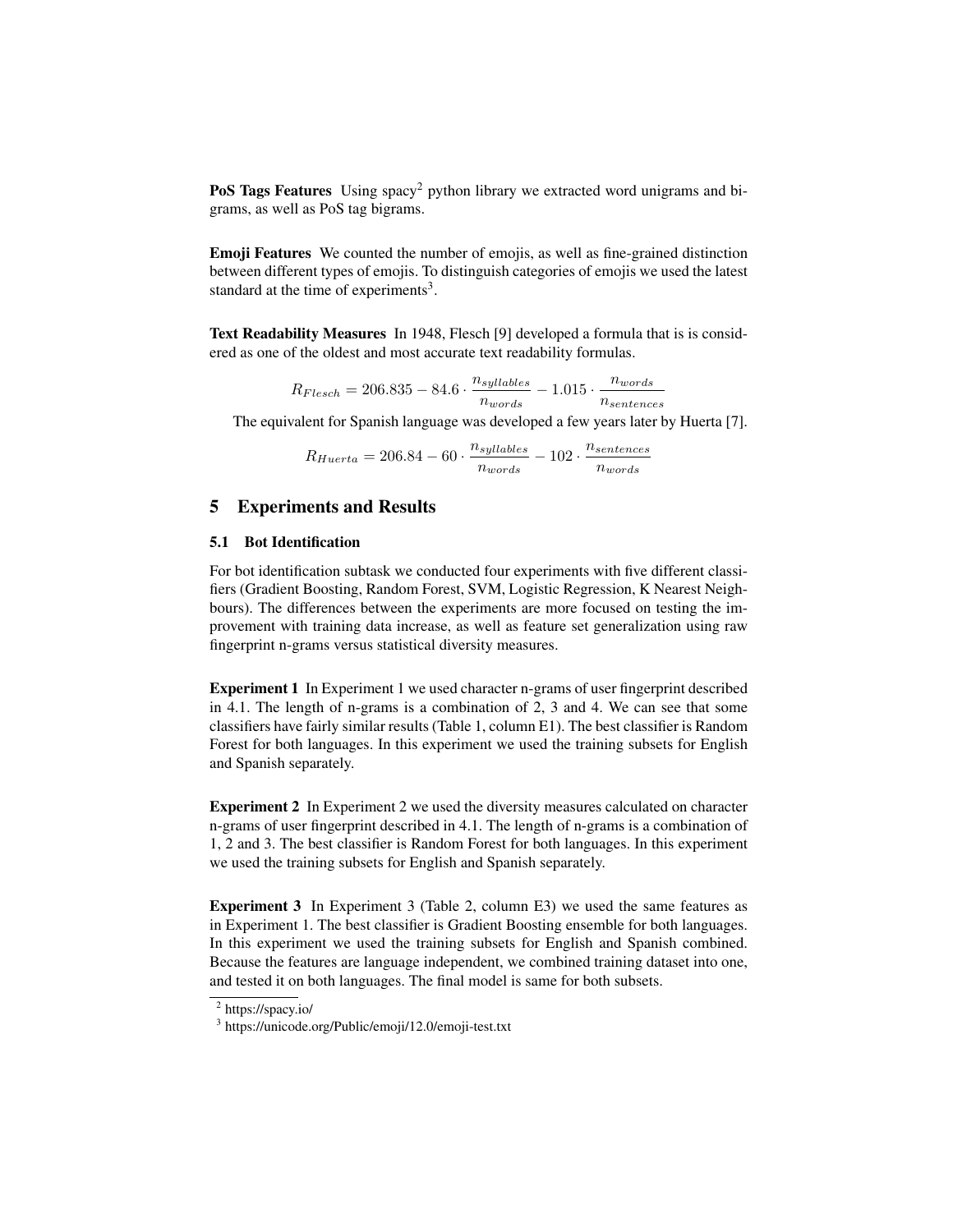|         |                    | E1        |        |        | E2        |        |        |
|---------|--------------------|-----------|--------|--------|-----------|--------|--------|
|         | Dataset Classifier | Precision | Recall | F1     | Precision | Recall | F1     |
| English | GB                 | 0.9197    | 0.9153 | 0.9151 | 0.9263    | 0.9234 | 0.9233 |
|         | <b>SVM</b>         | 0.9174    | 0.9161 | 0.9161 | 0.9253    | 0.9242 | 0.9241 |
|         | LR                 | 0.8840    | 0.8750 | 0.8743 | 0.9261    | 0.9242 | 0.9241 |
|         | <b>KNN</b>         | _*        | $-$ *  | _*     | 0.9284    | 0.9258 | 0.9257 |
|         | RF                 | 0.9284    | 0.9218 | 0.9215 | 0.9293    | 0.9266 | 0.9265 |
| Spanish | <b>GB</b>          | 0.8666    | 0.8663 | 0.8663 | 0.8429    | 0.8391 | 0.8387 |
|         | <b>SVM</b>         | 0.8602    | 0.8598 | 0.8597 | 0.8164    | 0.8163 | 0.8163 |
|         | LR                 | 0.8663    | 0.8663 | 0.8663 | 0.8510    | 0.8478 | 0.8475 |
|         | <b>KNN</b>         | _*        | $-$ *  | _*     | 0.8617    | 0.8587 | 0.8584 |
|         | RF                 | 0.9115    | 0.9033 | 0.9028 | 0.8503    | 0.8489 | 0.8488 |

Table 1. Bot classification. Results tested on development dataset. Per language training dataset. ∗ not available due to memory restrictions.

|         |                                  | E <sub>3</sub>             |        | E <sub>4</sub> |           |        |        |
|---------|----------------------------------|----------------------------|--------|----------------|-----------|--------|--------|
|         | Dataset   Classifier             | Precision                  | Recall | F1             | Precision | Recall | F1     |
| English | $\mathbf{G}\mathbf{B}^{\dagger}$ | 0.9252                     | 0.9242 | 0.9241         | 0.9330    | 0.9306 | 0.9305 |
|         | <b>SVM</b>                       | 0.9094                     | 0.9081 | 0.9080         | 0.9199    | 0.9177 | 0.9176 |
|         | LR                               | 0.9121                     | 0.9113 | 0.9112         | 0.9214    | 0.9202 | 0.9201 |
|         | <b>KNN</b>                       | $-$ *                      | $ ^*$  | $-$ *          | 0.9256    | 0.9242 | 0.9241 |
|         | RF                               | 0.9189                     | 0.9153 | 0.9151         | 0.9256    | 0.9242 | 0.9241 |
| Spanish | $GB^{\dagger}$                   | 0.8896                     | 0.8880 | 0.8879         | 0.8512    | 0.8424 | 0.8414 |
|         | <b>SVM</b>                       | 0.8588                     | 0.8587 | 0.8587         | 0.8490    | 0.8435 | 0.8429 |
|         | LR                               | 0.8478                     | 0.8478 | 0.8478         | 0.8473    | 0.8446 | 0.8443 |
|         | <b>KNN</b>                       | $\overline{\phantom{a}}^*$ | $-$ *  | $-$ *          | 0.8586    | 0.8543 | 0.8539 |
|         | RF                               | 0.8764                     | 0.8696 | 0.8690         | 0.8498    | 0.8435 | 0.8428 |

Table 2. Bot classification. Results tested on development dataset. Combined training dataset. † used as final classifier (E4 for official ranking). ∗ not available due to memory restrictions.

Experiment 4 In Experiment 4 (Table 2, column E4) we used the same features as in Experiment 2. The best classifier for English is Gradient Boosting ensemble and K Nearest Neighbours for Spanish. As in Experiment 3, we combined training dataset into one, and tested it on both languages.

Although a better performance was obtained on separately trained models for two languages (Random Forest, Table 1) with raw features, we opted for Gradient Boosting ensemble which was trained on combined dataset (Spanish portion slightly dropped in performance). The classifier from Experiment 4 was used for the official ranking.

#### 5.2 Gender Identification

For the gender identification subtask we used the same set of classifiers as for bot detection. The results in Table 3 show that Gradient Boosting classifier performed the best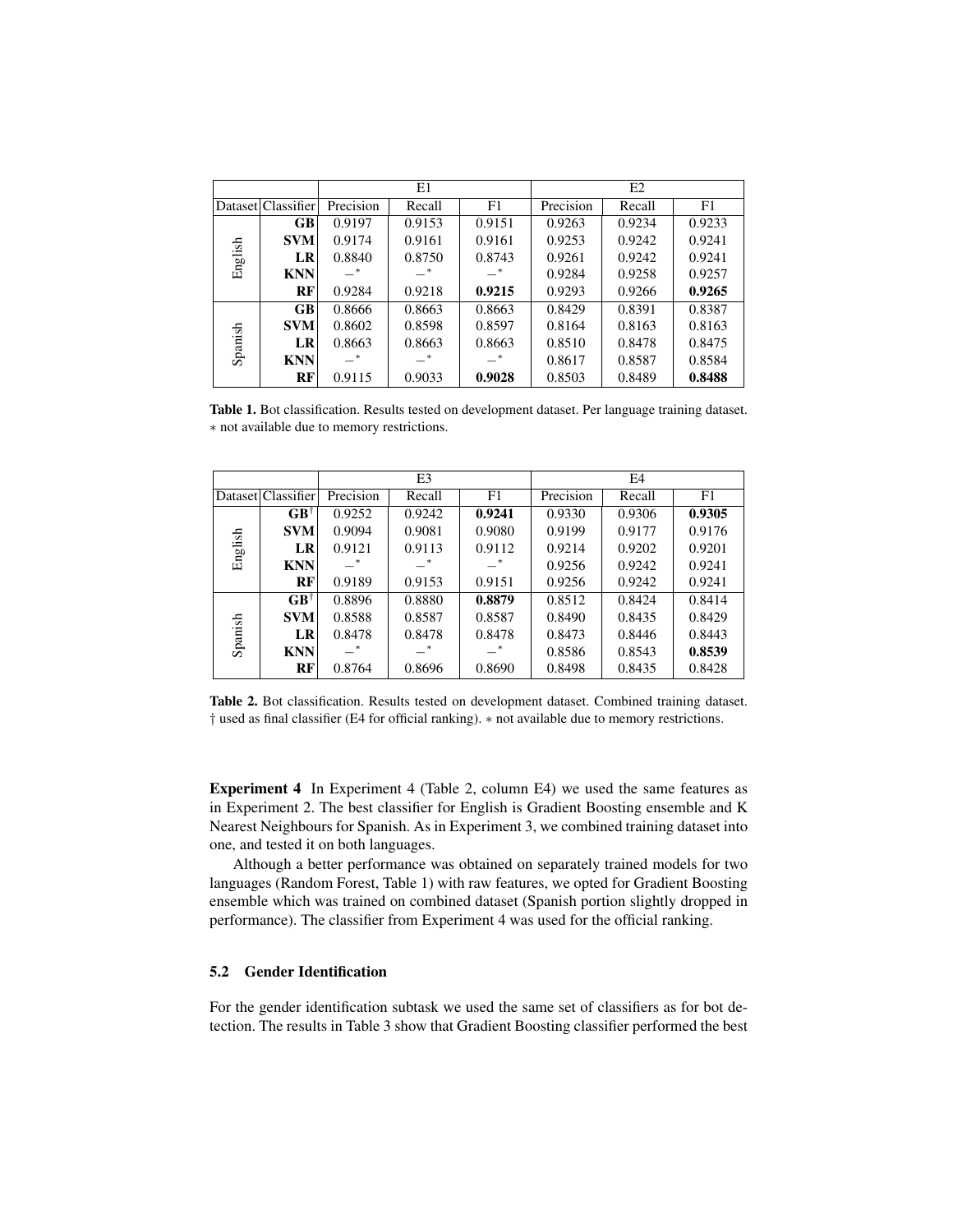|         | Dataset   Classifier             | Precision | Recall | F1     |
|---------|----------------------------------|-----------|--------|--------|
|         | $\mathbf{G}\mathbf{B}^{\dagger}$ | 0.8167    | 0.8129 | 0.8123 |
|         | <b>SVM</b>                       | 0.7782    | 0.7774 | 0.7773 |
| English | LR                               | 0.7630    | 0.7629 | 0.7629 |
|         | <b>KNN</b>                       | 0.6054    | 0.6048 | 0.6043 |
|         | RF                               | 0.7926    | 0.7919 | 0.7918 |
|         | $GB^{\ddagger}$                  | 0.7062    | 0.7000 | 0.6977 |
|         | <b>SVM</b>                       | 0.6592    | 0.6587 | 0.6584 |
| Spanish | LR                               | 0.6418    | 0.6413 | 0.6410 |
|         | <b>KNN</b>                       | 0.5851    | 0.5848 | 0.5845 |
|         | RF                               | 0.6568    | 0.6543 | 0.6530 |

Table 3. Gender classification. Results tested on development dataset. †, ‡ used as final classifiers.

| Dataset | <b>Bot</b> | Gender |
|---------|------------|--------|
| English | 0.9216     | 0.7928 |
| Spanish | 0.8956     | 0.7494 |
| Average | 0.9086     | 0.7711 |

Table 4. Final results on test dataset. Averaged per language.

for both languages. This task was language dependent, so each language had its own model.

### 5.3 Results on Test Data

The official results are shown in Table 4. Bot detection for English performed with similar results as in our experiments with development set, while for Spanish performed better. Similar improvement was obtained with Spanish dataset for gender identification. The models for the final evaluation are trained on both, training and development sets.

## 6 Conclusion

We show that automated accounts have less diverse behaviour than genuine user accounts and these measures can help in detecting automated behaviour without diving into language-specific analyses. For the gender identification task we used a standard set of features usually used in stylometry analysis, with the addition of emoji features on a more granular level.

## References

1. Ahmed, F., Abulaish, M.: A generic statistical approach for spam detection in online social networks. Computer Communications 36(10-11), 1120–1129 (2013)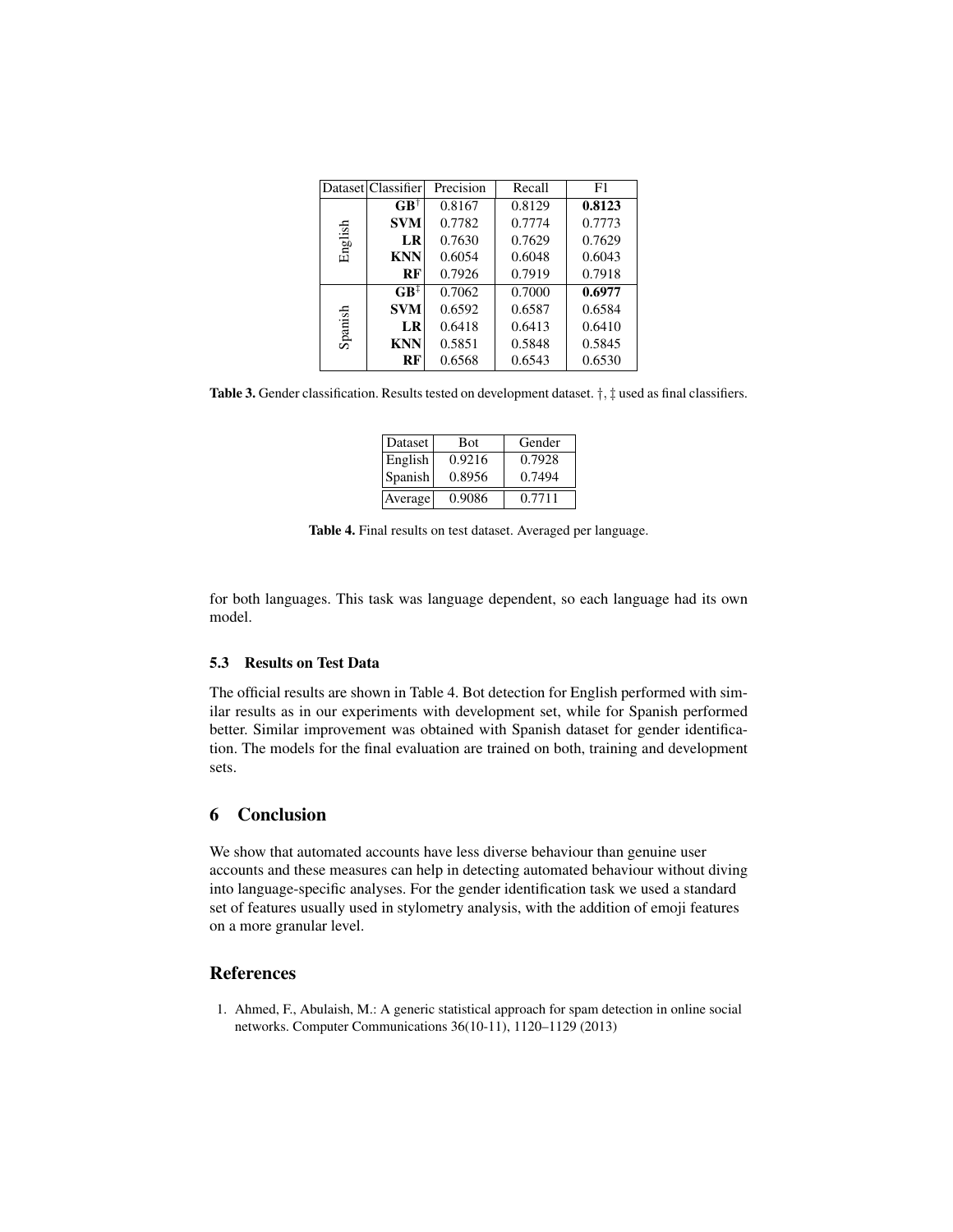- 2. Bessi, A., Ferrara, E.: Social bots distort the 2016 us presidential election online discussion. First Monday 21(11) (2016)
- 3. Cresci, S., Di Pietro, R., Petrocchi, M., Spognardi, A., Tesconi, M.: DNA-inspired online behavioral modeling and its application to spambot detection. IEEE Intelligent Systems 31(5), 58–64 (2016)
- 4. Dadvar, M., Jong, F.d., Ordelman, R., Trieschnigg, D.: Improved cyberbullying detection using gender information. In: Proceedings of the Twelfth Dutch-Belgian Information Retrieval Workshop (DIR 2012). University of Ghent (2012)
- 5. Daelemans, W., Kestemont, M., Manjavancas, E., Potthast, M., Rangel, F., Rosso, P., Specht, G., Stamatatos, E., Stein, B., Tschuggnall, M., Wiegmann, M., Zangerle, E.: Overview of PAN 2019: Author Profiling, Celebrity Profiling, Cross-domain Authorship Attribution and Style Change Detection. In: Crestani, F., Braschler, M., Savoy, J., Rauber, A., Müller, H., Losada, D., Heinatz, G., Cappellato, L., Ferro, N. (eds.) Proceedings of the Tenth International Conference of the CLEF Association (CLEF 2019). Springer (Sep 2019)
- 6. Davis, C.A., Varol, O., Ferrara, E., Flammini, A., Menczer, F.: Botornot: A system to evaluate social bots. In: Proceedings of the 25th International Conference Companion on World Wide Web. pp. 273–274. International World Wide Web Conferences Steering Committee (2016)
- 7. Fernández Huerta, J.: Medidas sencillas de lecturabilidad. Consigna 214, 29–32 (1959)
- 8. Ferrara, E., Varol, O., Menczer, F., Flammini, A.: Detection of promoted social media campaigns. In: tenth international AAAI conference on web and social media (2016)
- 9. Flesch, R., Gould, A.J.: The art of readable writing, vol. 8. Harper New York (1949)
- 10. Gilani, Z., Wang, L., Crowcroft, J., Almeida, M., Farahbakhsh, R.: Stweeler: A framework for Twitter bot analysis. In: Proceedings of the 25th International Conference Companion on World Wide Web. pp. 37–38. International World Wide Web Conferences Steering Committee (2016)
- 11. Goswami, S., Sarkar, S., Rustagi, M.: Stylometric analysis of bloggers' age and gender. In: Third international AAAI conference on weblogs and social media (2009)
- 12. Guess, A., Nagler, J., Tucker, J.: Less than you think: Prevalence and predictors of fake news dissemination on Facebook. Science advances 5(1), eaau4586 (2019)
- 13. Hjouji, Z.e., Hunter, D.S., Mesnards, N.G.d., Zaman, T.: The impact of bots on opinions in social networks. arXiv preprint arXiv:1810.12398 (2018)
- 14. Howard, P.N., Woolley, S., Calo, R.: Algorithms, bots, and political communication in the US 2016 election: The challenge of automated political communication for election law and administration. Journal of Information Technology & Politics 15(2), 81–93 (2018), https://doi.org/10.1080/19331681.2018.1448735
- 15. Maaten, L.v.d., Hinton, G.: Visualizing data using t-SNE. Journal of machine learning research 9(Nov), 2579–2605 (2008)
- 16. Messias, J., Schmidt, L., Oliveira, R., Benevenuto, F.: You followed my bot! Transforming robots into influential users in Twitter. First Monday 18(7) (2013)
- 17. Peersman, C., Daelemans, W., Van Vaerenbergh, L.: Predicting age and gender in online social networks. In: Proceedings of the 3rd international workshop on Search and mining user-generated contents. pp. 37–44. ACM (2011)
- 18. Potthast, M., Gollub, T., Wiegmann, M., Stein, B.: TIRA Integrated Research Architecture. In: Ferro, N., Peters, C. (eds.) Information Retrieval Evaluation in a Changing World - Lessons Learned from 20 Years of CLEF. Springer (2019)
- 19. Rangel, F., Rosso, P.: Overview of the 7th Author Profiling Task at PAN 2019: Bots and Gender Profiling. In: Cappellato, L., Ferro, N., Losada, D., Müller, H. (eds.) CLEF 2019 Labs and Workshops, Notebook Papers. CEUR-WS.org (Sep 2019)